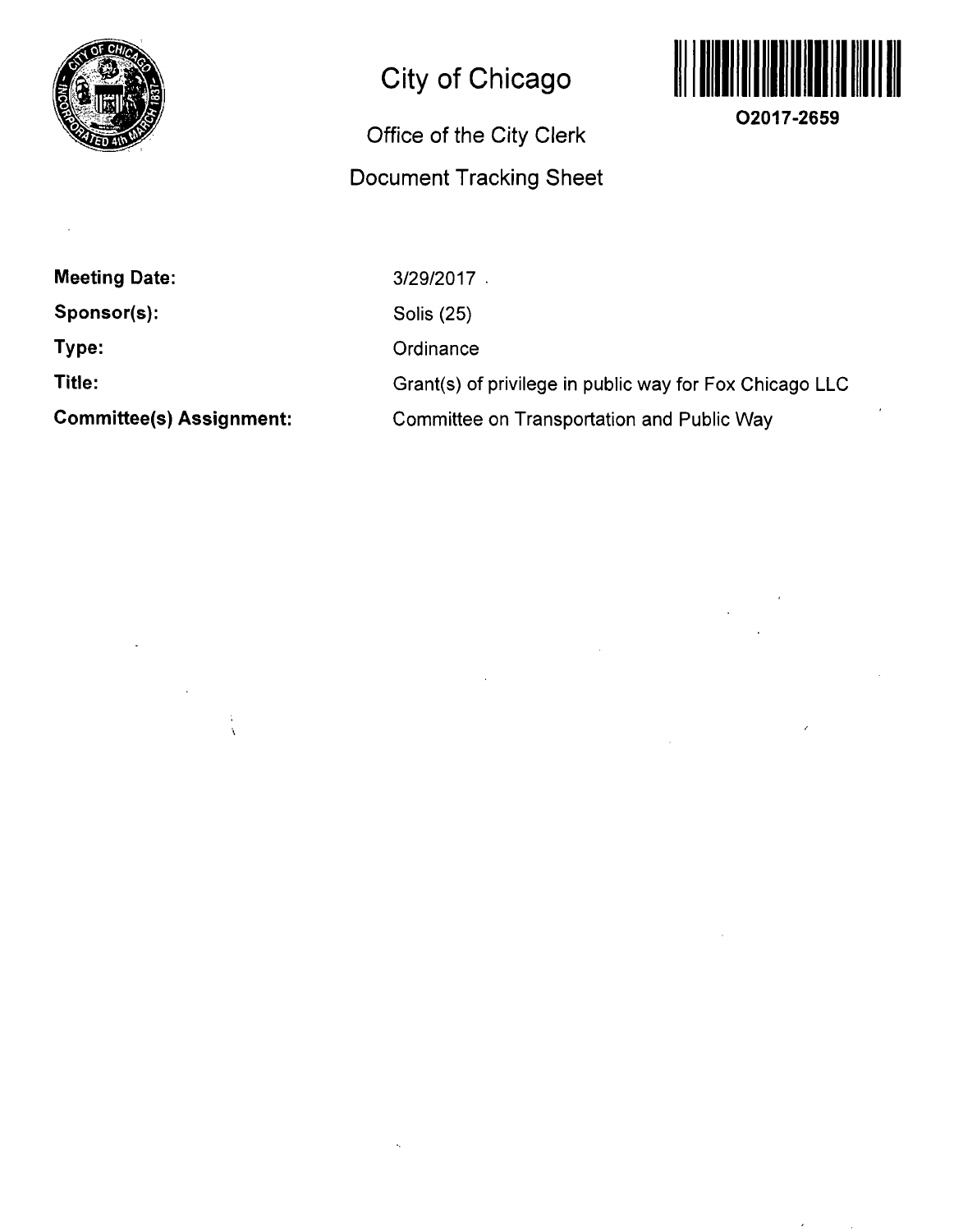**ORDINANCE** Fox Chicago, LLC Acct. No. 369207 - 3 Permit No. 1125963

Se It Ordained by the City Council of the City of Chicago:

SECTION 1. Permission and authority are hereby given and granted to Fox Chicago, LLC, upon the terms and subject to the conditions of this ordinance to construct, install, maintain and use twenty-one (21) Balcony(s) projecting over the public right-of-way adjacent to its premises known as 1432 W. 21st St..

Said Balcony(s) at 21st Street Alley measure(s):

Thirteen (13) at twelve point eight three (12.83) feet in length, and five (5) feet in width for a total of eight hundred thirty-three point nine five (833.95) square feet.

Two (2) at twelve point eight three (12.83) feet in length, and five (5) feet in width for a total of one hundred twentyeight point three (128.3) square feet.

Six (6) at twelve point eight three (12.83) feet in length, and five (5) feet in width for a total of three hundred eightyfour point nine (384.9) square feet.

The location of said privilege shall be as shown on prints kept on file with the Department of Business Affairs and Consumer Protection and the Office of the City Clerk.

Said privilege shall be constructed in accordance with plans and specifications approved by the Department of Planning and Development and Department of Transportation (Division of Project Development).

This grant of privilege in the public way shall be subject to the provisions of Section 10-28-015 and all other required provisions of the Municipal Code of Chicago.

The grantee shall pay to the City of Chicago as compensation forthe privilege #1125963 herein granted the sum of one thousand five hundred seventy-five (\$1,575.00) per annum in advance.

A 25% penalty will be added for payments received after due date.

The permit holder agrees to hold the City of Chicago harmless for any damage, relocation or replacement costs associated with damage, relocation or removal of private property caused by the City performing work in the public way.

Authority herein given and granted for a period of five (5) years from and after Date of Passage.

Alderman .

Danier'S. Solis 25th Ward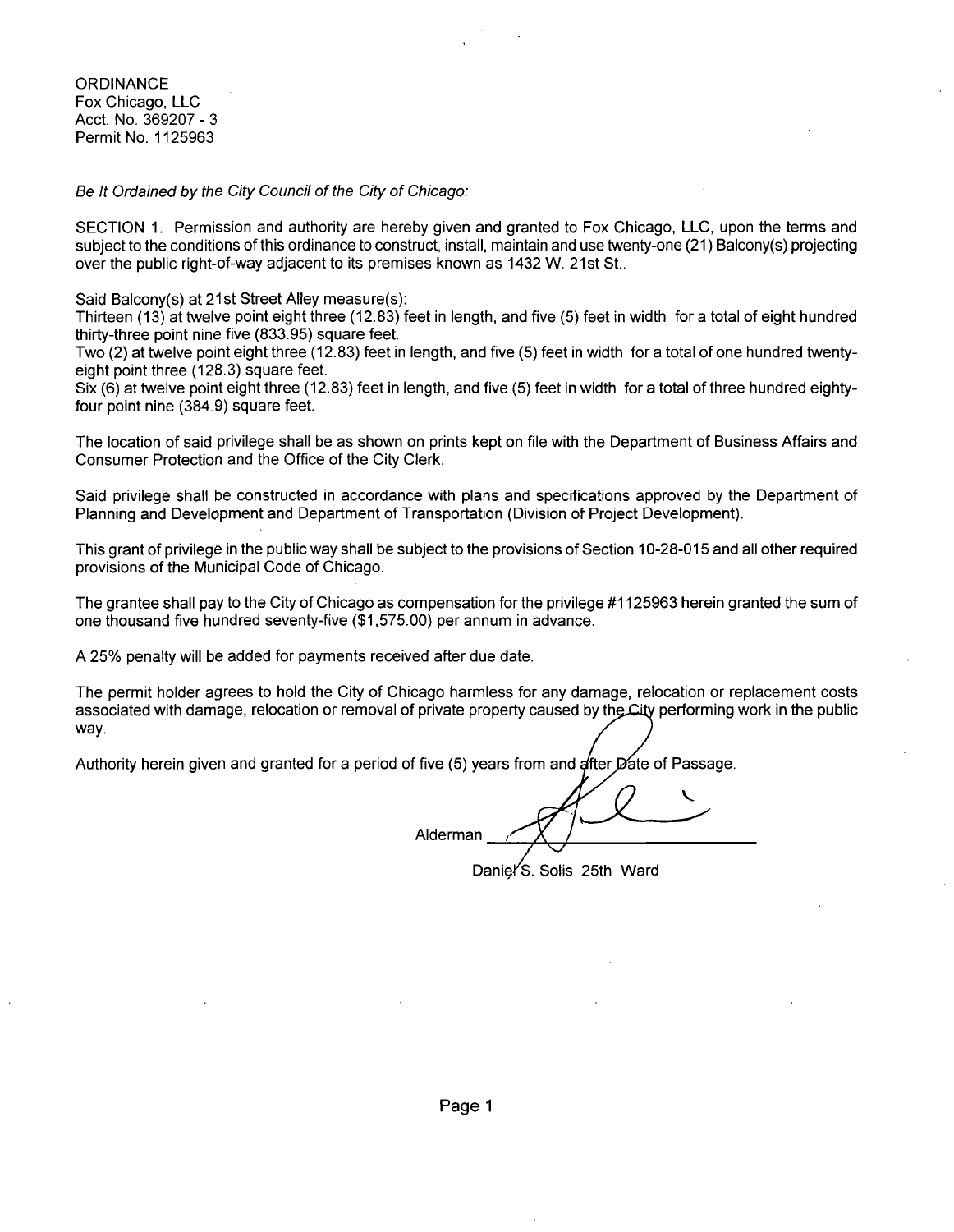

 $\mathfrak z$